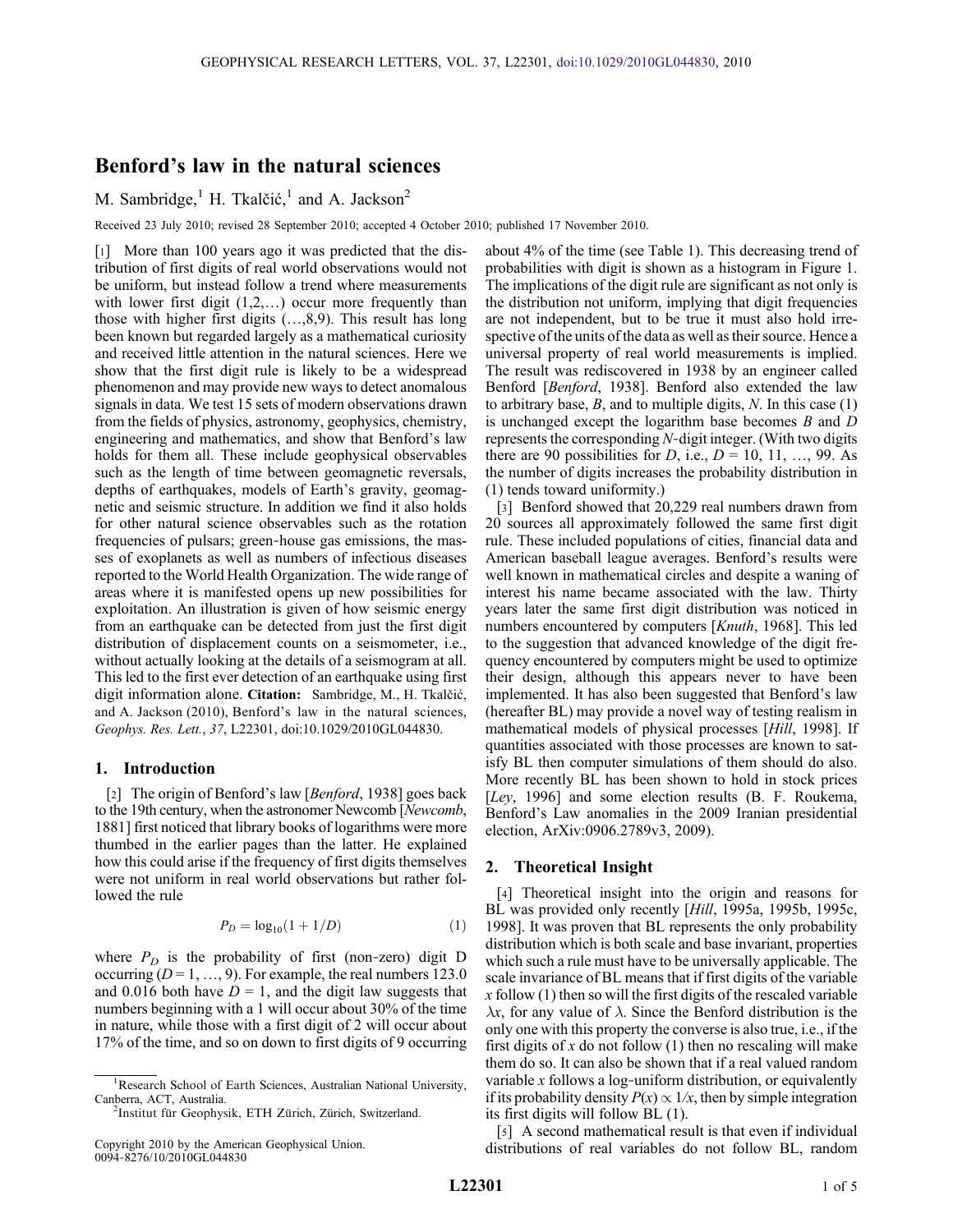Table 1. First Digit Distributions Expressed as Percentages for Various Physical Data Sets<sup>a</sup>

|                                                   | <b>First Digit Frequencies</b> |      |       |                |      |      |      |      |      |                                      | Dynamic Range            |
|---------------------------------------------------|--------------------------------|------|-------|----------------|------|------|------|------|------|--------------------------------------|--------------------------|
|                                                   |                                | 2    | 3     | $\overline{4}$ | 5    | 6    |      | 8    | 9    | Number of Values<br>in Each Data Set | of the Data<br>(max/min) |
| $P_D$                                             | 30.1                           | 17.6 | 12.49 | 9.69           | 7.92 | 6.69 | 5.80 | 5.12 | 4.58 |                                      |                          |
| Geomagnetic Field                                 | 28.9                           | 17.7 | 13.3  | 9.4            | 8.1  | 6.9  | 6.1  | 5.1  | 4.5  | 36512                                | $10^{10}$                |
| Geomagnetic reversals                             | 32.3                           | 19.4 | 13.9  | 11.8           | 5.3  | 4.3  | 3.2  | 5.4  | 4.3  | 93                                   | $10^{3}$                 |
| Seismic wavespeeds below SW-Pacific               | 30.0                           | 17.6 | 13.3  | 9.8            | 7.9  | 6.4  | 5.6  | 4.89 | 4.47 | 423776                               | $10^{6}$                 |
| Earth's gravity                                   | 33.0                           | 16.6 | 11.2  | 8.5            | 7.5  | 6.7  | 5.94 | 5.57 | 5.03 | 25917                                | 10 <sup>9</sup>          |
| Exoplanet mass                                    | 33.9                           | 15.4 | 10.7  | 9.2            | 6.23 | 9.47 | 5.98 | 4.48 | 4.48 | 401                                  | 10 <sup>2</sup>          |
| Pulsars rotation freq                             | 33.9                           | 20.7 | 12.7  | 7.6            | 5.3  | 5.0  | 4.94 | 4.67 | 4.88 | 1861                                 | 10 <sup>4</sup>          |
| Fermi space telescope $\gamma$ -ray source fluxes | 30.3                           | 17.9 | 13.0  | 9.9            | 7.6  | 6.96 | 5.23 | 5.23 | 2.72 | 1451                                 | 10 <sup>2</sup>          |
| Earthquake depths                                 | 31.6                           | 16.9 | 14.0  | 8.69           | 6.98 | 7.42 | 5.27 | 4.58 | 4.36 | 248915                               | $10^2$                   |
| S-A seismogram                                    | 28.4                           | 15.7 | 12.5  | 9.6            | 8.97 | 7.37 | 6.52 | 6.04 | 4.93 | 24000                                | $10^{5}$                 |
| Green house gas emissions by country              | 29.9                           | 17.9 | 11.4  | 7.6            | 9.2  | 8.15 | 5.97 | 4.89 | 4.89 | 184                                  | $10^{4}$                 |
| Global Temp anomalies in period 1880-2008         | 27.7                           | 19.4 | 12.7  | 12.1           | 8.9  | 5.4  | 6.61 | 4.32 | 2.81 | 1527                                 | $10^{2}$                 |
| Fund. Phys. constants                             | 34.0                           | 18.4 | 9.2   | 8.28           | 8.58 | 7.36 | 3.37 | 5.21 | 5.52 | 326                                  | 10 <sup>4</sup>          |
| Global Infectious disease cases                   | 33.7                           | 16.7 | 13.2  | 10.7           | 7.3  | 5.4  | 4.56 | 5.07 | 3.34 | 987                                  | $10^{6}$                 |
| Geometric series                                  | 29.8                           | 17.4 | 13.0  | 10.0           | 7.8  | 6.6  | 5.8  | 5.0  | 4.6  | 1000                                 | $10^{21}$                |
| Fibbonacci sequence                               | 30.0                           | 17.7 | 12.5  | 9.6            | 8.0  | 6.7  | 5.7  | 5.3  | 4.5  | 1000                                 | $10^{14}$                |
| Combined                                          | 30.9                           | 17.4 | 13.2  | 9.0            | 7.6  | 6.4  | 5.7  | 4.8  | 5.0  | 10000                                | $10^{33}$                |

<sup>a</sup>The first row is the expected percentage according to Benford's law; the second row is Earth's geomagnetic field model gufm1 [Jackson et al., 2000]; the third row is the estimated time in years between reversals of Earth's geomagnetic field for the past 84 million years [Cande and Kent, 1995]; the fourth row is seismic body P-wavespeeds of Earth's mantle below the SW Pacific estimated from the inversion of seismic travel times [Gorbatov and Kennett, 2003]; the fifth row is spherical harmonic coefficients, up to 160 degrees, of Earth's gravity field (model GGM02S) based on the analysis of 363 days of GRACE in‐flight data, spread between April 4, 2002 and Dec 31, 2003 [Tapley et al., 2005]; the sixth row is masses of extrasolar planets taken from the interactive ExtraSolar Planet Catalogue (URL http://www.exoplanet.eu); the seventh row is barycentric rotation frequencies of known pulsars (in Hz) from the ATNF catalogue [Manchester et al., 2005]; the eight row is photon fluxes, in photons/cm<sup>2</sup>/s, for 1451 bright objects identified by the Fermi Gamma-ray Space Telescope across the galactic in the first 11 months of operation, August 2008–July 2009 taken from the LAT 1-year point source catalog (URL http://fermi.gsfc.nasa.gov/ssc/ data/access/lat/1yr\_catalog/); the ninth row is earthquake depths taken from the National Earthquake Information Catalogue (with artificially assigned values at 5, 11, and 33 kms removed); the tenth row is displacement counts measured on a seismometer in Peru (station NNA) for the first 20 minutes following the first recording of the 2004 Sumatra-Andaman earthquake; the eleventh row is emissions of green house gases per country in million tons  $CO<sub>2</sub>$  equivalent for 2005 [Baumert et al., 2010]; the twelfth row is global monthly averaged temperature anomalies from the gistemp database over the period 1880–2008 measured in degrees with base period 1951-1980 [Hansen et al., 1994]; the thirteenth row is CODATA recommended values for fundamental physical constants [Mohr et al., 2008]; the fourteenth row is total numbers of cases of 18 infectious diseases reported to the World Health Organization by 193 countries worldwide in 2007 [*World Health Organization*, 2009]; the fifteenth row is values from a geometric series  $(a_0r^{n-1}, n = 1..., 10^4)$  with starting point  $a_0 = \pi$  and the sixteenth row is terms in the Eibonacci series  $F = F + F$ factor  $r = 1.05$  and the sixteenth row is terms in the Fibonacci series  $F_n = F_{n-1} + F_{n-2}$ ,  $(F_0 = 0, F_1 = 1)$ . The last row with label "Combined" is the first digit distribution of randomly selected values from all fifteen data sets (each set weighted equally).

samples from those distributions will tend to follow BL, the so called Random samples from Random distributions theorem [Hill, 1995c]. A practical application of BL that has appeared is in the detection of fraud in financial data and tax returns [Nigrini, 1992, 1996]. Natural finance numbers follow BL and human manipulation of such data shows up as anomalies in BL obeying statistics. We have not been able to find any applications of BL to physical phenomena, nor any recognition that the digit rule is widely applicable.

## 3. Empirical Evidence in the Natural Sciences

[6] Table 1 shows the first digit distributions of 15 data sets with in excess of 750, 000 real numbers with dynamic range varying over 21 orders of magnitude. Here dynamic range is defined as the absolute value of max/min excluding zeroes. The data differ in origin, number, type and physical dimension. The smallest has 93 values (the number of known reversals of Earth's geomagnetic field [Cande and Kent, 1995], third row of Table 1) while the largest has more than 400, 000 (seismic wavespeeds of the upper mantle beneath the Pacific [Gorbatov and Kennett, 2003], fourth row of Table 1). In all cases a clear trend is observed of decreasing frequency with increasing first digit, as predicted by BL. The fit of each distribution to BL predictions (first row of Table 1) is reasonable. The one exception is the mass distribution of known exoplanets (sixth row of Table 1) which has an excess of values with a first digit of 6. The 6th bin for this data set is

about 9.5% whereas BL predicts it to be 6.7%. The 2.8% difference is subject to both sampling and observational error but would correspond to an excess of 11 planets being erroneously assigned a mass with first digit 6. Exoplanet masses can be difficult to estimate and in some cases only a lower bound is possible which may explain this anomaly [Schneider, 1999]. In the case of earthquakes (ninth row of Table 1), poorly constrained depths with assigned catalog‐values produced large anomalies in bins 1, 3 and 5, corresponding to 5, 11 and 33 kms. Interestingly, once these artificial values are removed, the remainder, based on actual observations becomes consistent with BL. Overall the fit to BL's predictions seems quite striking considering that the nature of the data sets varies from direct observations of physical quantities (like photon fluxes of distant  $\gamma$  sources detected by the Fermi Space Telescope, eighth row of Table 1) to inferences made from indirect measurements (like estimates of the time varying spectral expansion of Earth's geomagnetic field, second row of Table 1), and from well-determined physical constants (thirteenth row of Table 1), to annually varying quantities influenced by human activity (like green house gas emissions, eleventh row of Table 1, and numbers of global diseases infections, fourteenth row of Table 1). An intriguing result is the agreement with BL of temperature anomalies over 128 years of the available record. In this case BL obeying statistics are seen in the geographical fluctuations about a globally increasing trend. Last row of Table 1 ('Combined') contains the first digit distribution of 10,000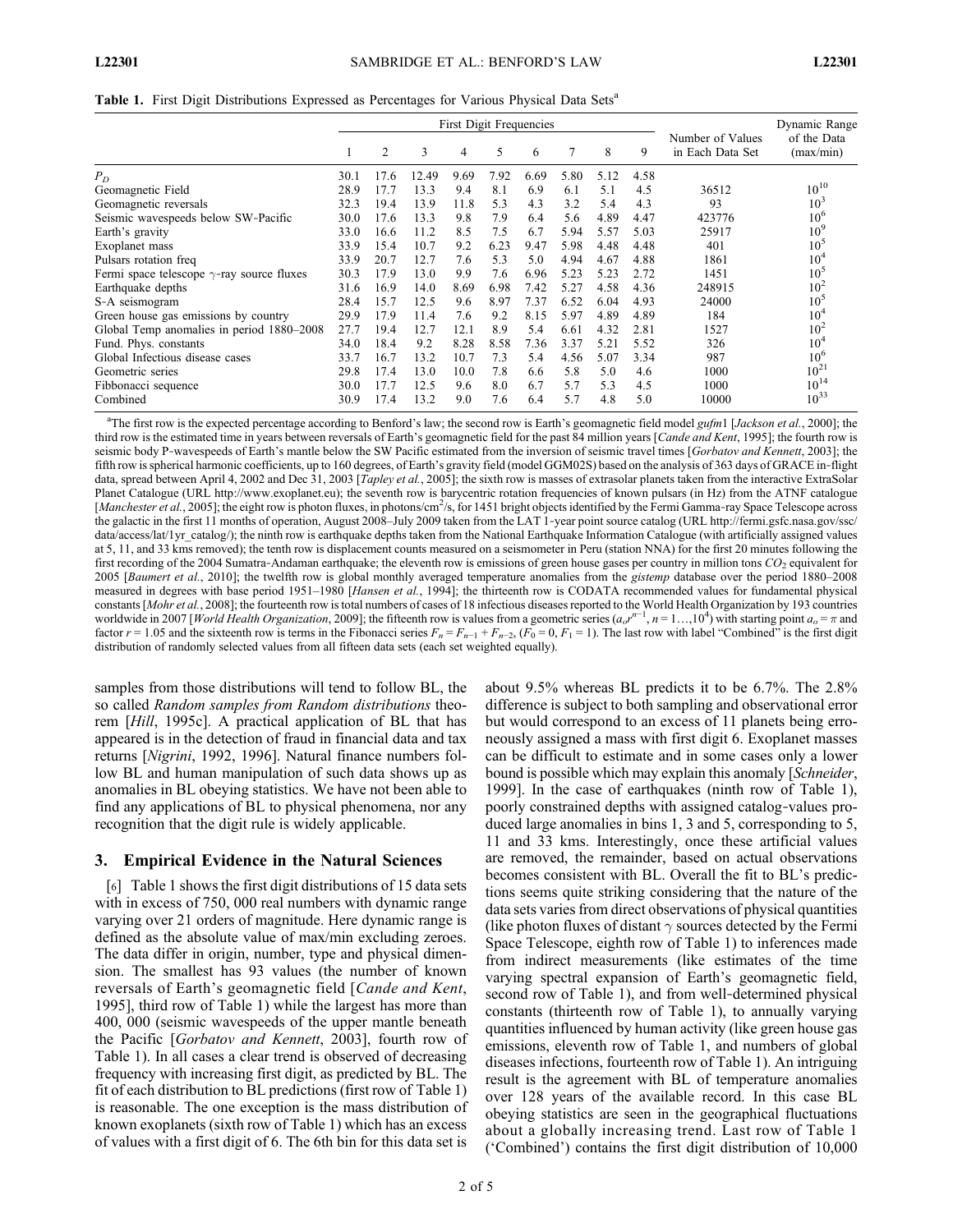

Figure 1. Benford's law predictions according to (1) for distributions of 1st digits compared to three data sets from Table 1. Columns represent eighth row of Table 1, photon fluxes for 1452 bright objects identified by the Fermi space telescope, ninth row of Table 1 depths of 248915 globally distributed earthquakes in the period 1989–2009, and fourteenth row of Table 1 987 reports of infectious disease numbers to World Health Organization in 2007. See Caption of Table 1 for full details. The 1st digit distributions from a wide variety of data sets appear to fit the predictions of the 1st digit law well.

randomly selected values from the 15 individual sets (equally weighted). Here the fit BL is even better, which is consistent with predictions of the random samples theory [*Hill*, 1998].

[7] To quantitatively assess goodness of fit we use a simple Poisson model for sampling error, i.e., where the variance of un‐normalized counts in each bin is equal to the mean number of counts. For cases where observational error is small or zero (Table 1) satisfactory  $\chi^2$  values are obtained, however as the number of data increase the observed variance in each bin typically becomes larger than predicted by a Poisson model, presumably due to influence of observational errors in the data. The final combined row of Table 1, which is derived from all data sets, gives a normalized  $\chi^2 = 1.17(p = 0.31)$ which indicates an overall satisfactory fit.

#### 4. Exploiting Benford's Law

[8] Our results suggest BL will be a natural feature of data sets with sufficient dynamic range, which raises the question of how it might be exploited. Use in a forensic mode, e.g., to detect fraud or rounding errors, is possible by simply looking for departures in the frequencies of individual digits, as in the sixth row of Table 1. (For other examples see *Nigrini and Miller* [2007] and Roukema (2009).) A more intriguing question is whether BL can be used to detect signals in contrast to background noise, e.g., in time series data. We investigated whether an earthquake could be detected by simply looking at the frequencies of first digits of ground displacement counts recorded by a seismometer. Figure 2a shows the surface displacement produced by the 2004 Boxing day Sumatra‐Andaman earthquake recorded at station Nana in Peru (NNA). We compared predicted and observed distributions of first digits within a sliding 200‐second window (shown as  $t_2 - t_1$  in Figure 2a), for 40 minutes duration centred on the first PKP‐wave arrivals from the earthquake. The sampling rate is  $20 s^{-1}$  which gives 48000 counts in total. A goodness of fit measure to BL predictions was calculated for each window using

$$
\phi = \left[1 - \left(\sum_{D=1}^{9} \frac{(n_D - nP_D)^2}{nP_D}\right)^{1/2}\right] \times 100\tag{2}
$$

where  $n_D$  is the number of observed data with first digit D,  $P_D$ is the proportion of data expected with first digit  $D$  from  $(1)$ , and *n* is the total number of data. In Figure 2  $\phi$  is plotted at the end of the sliding time window. Figure 2b shows that first digits of the noise preceding the arrival of the earthquake do not obey BL, where  $\phi$  is below zero, but as soon as the sliding window encounters the seismic waves, at time  $t_2$ ,  $\phi$  begins to increase. The fit continues to increase steadily as more of the earthquake signal is included in the time window, which illustrates clearly that the presence of earthquakes can be detected from digit information alone, i.e., without ever seeing the details of a seismogram at all. The fact that the earthquake, rather than the noise, follows BL was contrary to our initial expectations, but is possibly explained by the much larger dynamic range of amplitudes in the former (see Figure 2). Histograms of first digits for the entire 20 minute period prior to and after the onset of the earthquake are also shown in Figure 2b (note the lack of digits 1 and 2 in the former).

[9] We also examined the same earthquake recorded at the short period station (CNB) in Canberra, Australia. Figure 2c shows the results. Time  $t_2$  marked on Figure 2c shows the theoretical arrival time of P‐waves. As with the station in Peru the fit to BL suddenly increases when the 200 second time window first encounters the Sumatra‐Andaman earthquake, i.e., when the time window is in position A (Figure 2c) with its leading edge at time  $t_2$ . However rather than a gradual increase in fit, as the earthquake moves into the time window, a more complicated pattern is observed where the initial increase is followed by a decrease and eventual increase again to a peak. Upon closer inspection we noticed that a small local (Canberra) earthquake was recorded at time  $t_0$  about 33s before waves from main event arrived. Figure 2d shows the local earthquake. This event is so small, that it only appears as an increase in high frequency content on the seismogram, while the amplitudes of digital counts remain similar. When the 200s time window reaches position B the trailing edge is at  $t_0$  and the local event begins to exit. This is when the goodness of fit measure shows a sudden increase again indicating that the presence of the small event adversely influences the fit of the digit distribution to BL. As the local event passes out of the time window the digit distribution becomes dominated by the Sumatra‐Andaman earthquake and the fit to BL improves again. It seems that the large Sumatra‐Andaman earthquake obeys BL whereas the small Canberra event does not. Again a possible explanation is that the dynamic range of counts produced by the local event is too small to fit BL. Nevertheless the presence of the local event is detectable from the digit distribution, as it changes the pattern of the fit curve. After 2000 seconds the fit to BL falls away again as the amplitude decreases and the signal becomes by dominated by longer periods.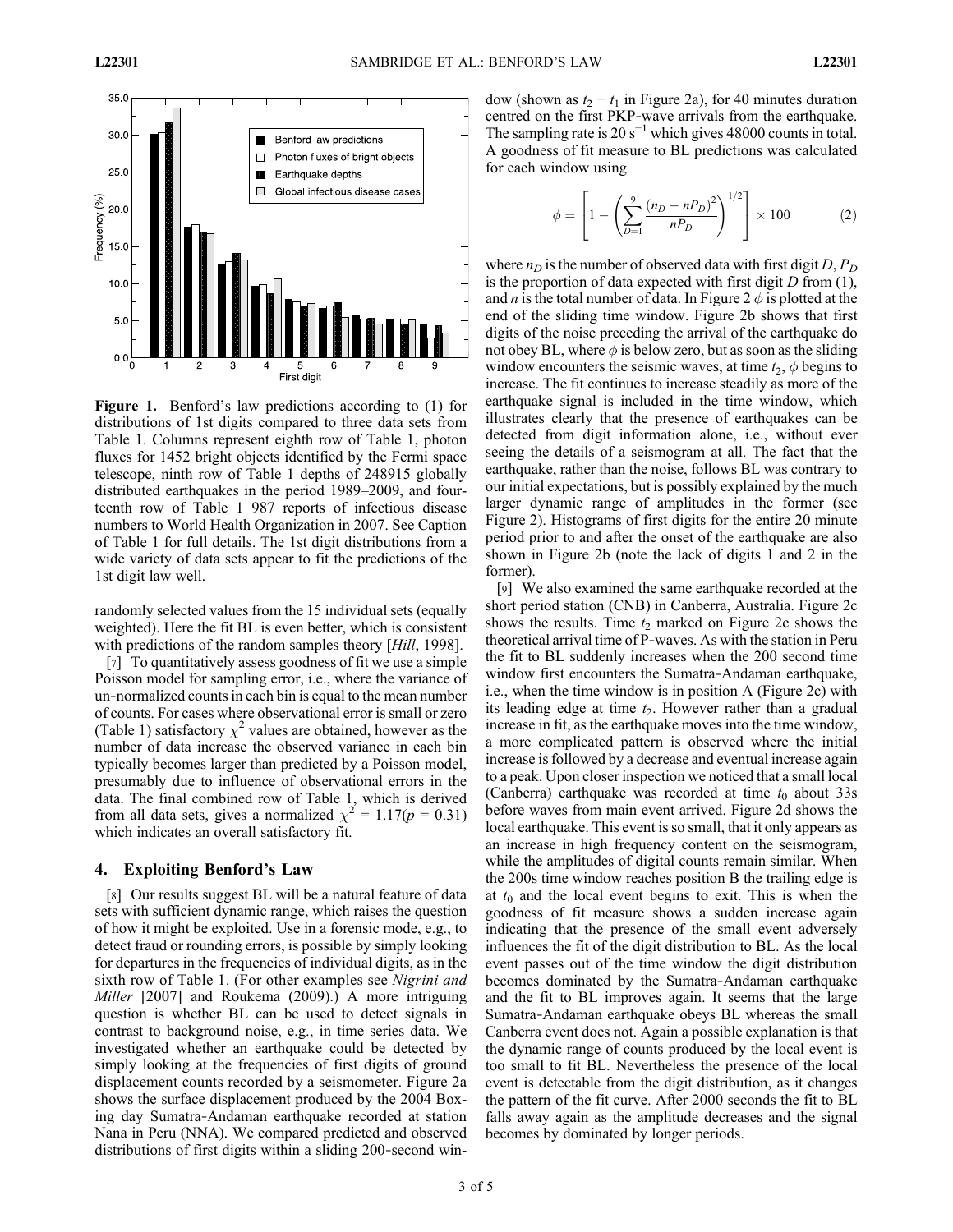

Figure 2. (a) (bottom) Seismogram of the Sumatra-Andaman earthquake recorded at seismic station NNA in Peru. The onset of seismic waves is marked at time  $t_2$ . Shading shows the 200-second sliding time-window in position  $t_1 \rightarrow t_2$ . The earthquake signal enters the moving time-window at time  $t_2$ . (middle) Goodness of fit to Benford's law (as defined in the text) as a function of time. (top) Dynamic range as a function of time. (b) Distribution of first digits for the 20-minute period (left) before time  $t_2$ and (right) after time  $t_2$  versus those predicted by Benford's law (blue diamonds). (c) Same as Figure 2a, for the short-period station CNB in Australia. The Sumatra-Andaman earthquake enters the time window at time  $t_2$  (position A) and goodness of fit increases sharply. Time  $t_0$  marks the onset of a small local event (enlarged in Figure 2d). 200 seconds after  $t_0$  the local event begins to leave the time window (position B) which coincides with the point where goodness of fit rises sharply again, as the digit distribution becomes dominated by the major S‐A earthquake. (d) The same seismogram over a shorter time period, starting at about 55 seconds before the onset of P‐waves.

[10] This simple example is an illustration of how Benford's law may be exploited in seismology. Further work is required to determine whether digit information can be used to improve seismic discrimination in general. Nevertheless it suggests that digit analysis may play a role in discriminating between complex time signals that over print each other. To our knowledge this local Canberra event is the first ever earthquake detected from first digit information alone.

## 5. Discussion

[11] Our survey suggests that BL may hold across the sciences for data sets with sufficient dynamic range without

artificial constraints, e.g., a constant value boundary condition imposed on a computational simulation, which can significantly distort the frequency table of first digits. Localized departures from BL are symptomatic of a different process overprinting the signal. As awareness of this novel phenomenon grows it seems likely that new applications will appear. One possibility is in checking the realism of computer simulations of complex physical processes, such as in the climate or oceans. Another is in the detection and elimination of rounding errors or other non‐BL signals in data. We hope this work will encourage others to look at their digits more closely.